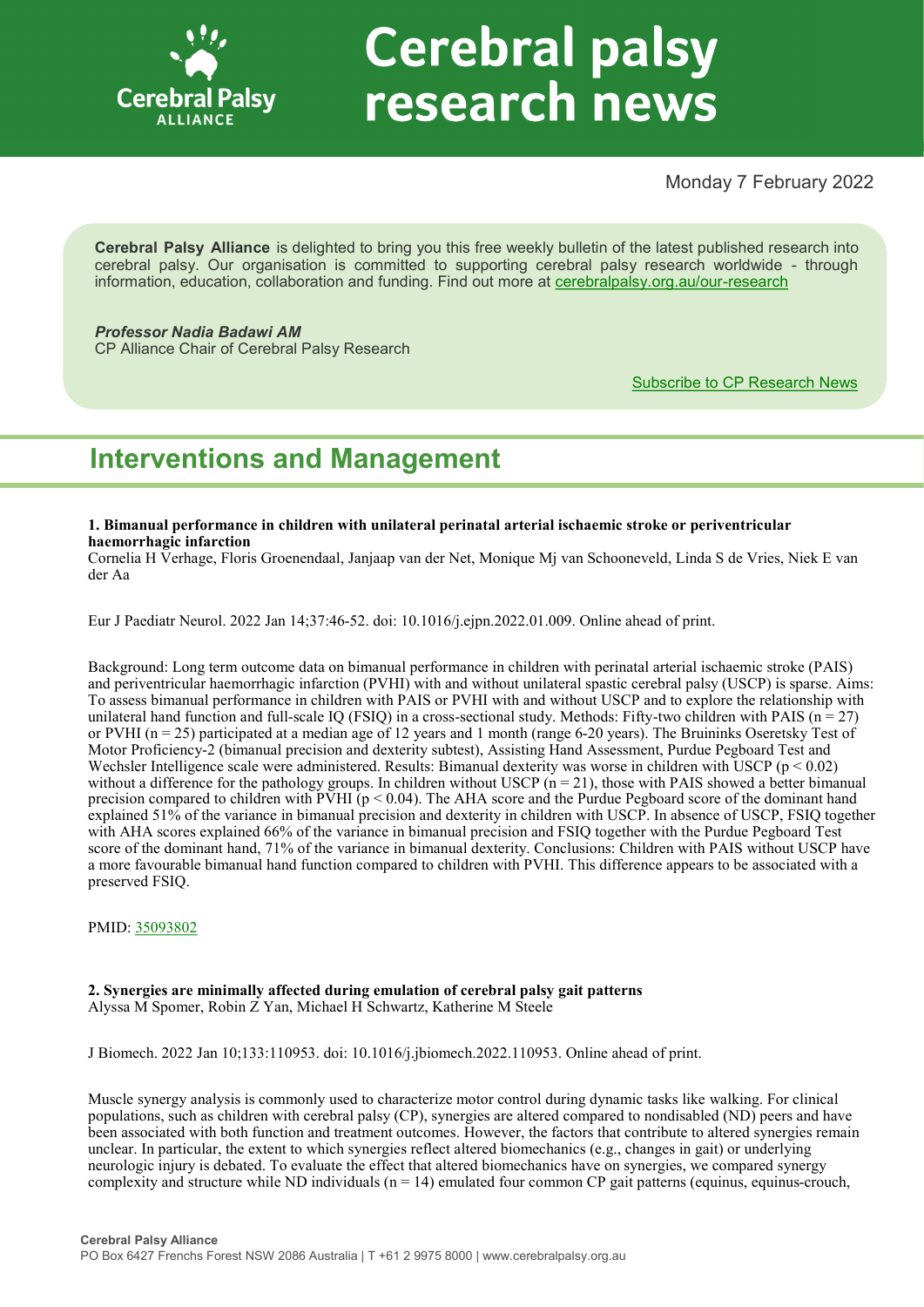mild-crouch, and moderate crouch). Secondarily, we compared the similarity of ND synergies during emulation to synergies from a retrospective cohort of individuals with CP walking in similar gait patterns ( $n = 28$  per pattern). During emulation, ND individuals recruited similar synergies as baseline walking. However, pattern-specific deviations in synergy activations and complexity emerged. In particular, equinus gait altered plantarflexor activation timing and reduced synergy complexity. Importantly, ND synergies during emulation were distinct from those observed in CP for all gait patterns. These results suggest that altered gait patterns are not primarily driving the changes in synergies observed in CP, highlighting the value of using synergies as a tool to capture patient-specific differences in motor control. However, they also highlight the sensitivity of both synergy activations and complexity to altered biomechanics, which should be considered when using these measures in clinical care.

PMID: [35092908](https://pubmed.ncbi.nlm.nih.gov/35092908)

**3. Gait changes following robot-assisted gait training in children with cerebral palsy** D Žarković, M Šorfová, J J Tufano, P Kutílek, S Vítečková, D Ravnik, K Groleger-Sršen, I Cikajlo, J Otáhal

Physiol Res. 2021 Dec 31;70(S3):S397-S408.

This study investigated changes of gait pattern induced by a 4-week robot-assisted gait training (RAGT) in twelve ambulatory spastic diparesis children with cerebral palsy (CP) aged 10.4+/-3.2 years old by using computerized gait analysis (CGA). Prepost intervention CGA data of children with CP was contrasted to the normative data of typically developing children by using cross-correlation and statistically evaluated by a Wilcoxon test. Significant pre-post intervention changes  $(p<0.01)$  include: decreased muscle activity of biceps femoris, rectus femoris, and tibialis anterior; a decrease in range of internal hip joint rotation, higher cadence, step length, and increased stride time. This study suggests that RAGT can be used in muscle reeducation and improved hip joint motion range in ambulatory children with CP.

PMID: [35099258](https://pubmed.ncbi.nlm.nih.gov/35099258)

# **4. Exploring the Effects of Power Mobility Training on Parents of Exploratory Power Mobility Learners: A Multiple-Baseline Single-Subject Research Design Study**

Lisa K Kenyon, Naomi J Aldrich, John P Farris, Brianna Chesser, Kyle Walenta

Physiother Can. Winter 2021;73(1):76-89. doi: 10.3138/ptc-2019-0045.

Purpose: This study investigated the effects of power mobility training provided to exploratory power mobility learners with cerebral palsy (CP; Gross Motor Function Classification System Level V) on (1) parenting stress, (2) parents' perceptions of their children, and (3) children's attainment of power mobility skills. Method: A non-concurrent, multiple-baseline A-B singlesubject research design study was conducted with three participants. The target behaviour was changes in the magnitude of parenting stress as measured by the Parenting Stress Index-Short Form. Parents' perceptions of their children were assessed using the Caregiver Priorities and Child Health Index of Life with Disabilities Questionnaire and a parent interview. Children's attainment of power mobility skills was assessed using the Canadian Occupational Performance Measure (COPM), the Assessment of Learning Powered mobility use, and the Wheelchair Skills Checklist. Power mobility training was provided twice a week for 8 weeks using an alternative power mobility device. Results: Positive and negative changes in both magnitude of parenting stress and parents' perceptions were identified post-intervention. All participants gained power mobility skills, assessed with the COPM. Conclusions: Power mobility training provided to exploratory power mobility learners with CP may influence levels of parenting stress.

PMID: [35110826](https://pubmed.ncbi.nlm.nih.gov/35110826)

**5. Changes in Electroencephalography Activity in Response to Power Mobility Training: A Pilot Project** Lisa K Kenyon, John P Farris, Naomi J Aldrich, Joshua Usoro, Samhita Rhodes

Physiother Can. Summer 2020;72(3):260-270. doi: 10.3138/ptc-2018-0092.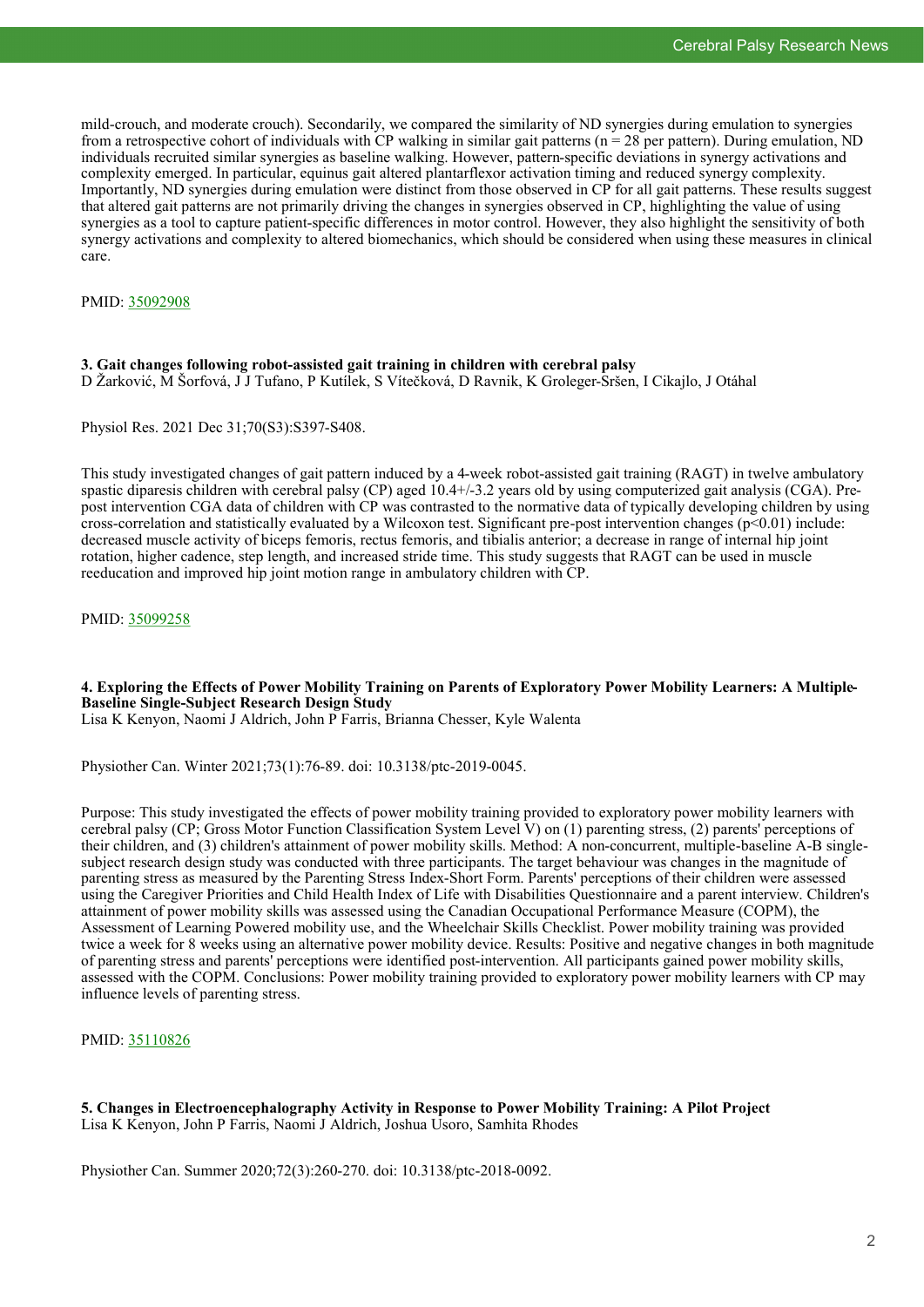Purpose: The purposes of this pilot project were to examine the impact of power mobility training on (1) electroencephalography (EEG) activity in children with severe cerebral palsy (CP) and (2) power mobility skill acquisition. Method: A single-subject A-B-A-B research design with a 5-week duration for each phase (20 wk total) was replicated across three participants with severe CP (Gross Motor Function Classification System Level V). Data related to the target behaviour, as represented by EEG activity, were collected each week. Power mobility skills were assessed using the Canadian Occupational Performance Measure (COPM), the Wheelchair Skills Checklist (WSC), and the Assessment of Learning Powered mobility use (ALP). Weekly power mobility training was provided during the intervention phases. EEG data were analyzed by means of three measurement metrics (power spectral density, mutual information, and transfer entropy). Results: All three participants demonstrated changes in activation in frontoparietal EEG recordings and clinically significant improvements in power mobility skill acquisition as measured by the COPM as well as by the ALP and WSC. Conclusions: Power mobility training appeared to affect both neuroplastic and skill acquisition. Combining the use of EEG with direct therapist-observation measurement tools may provide a more complete understanding of the impact of power mobility training on children with severe CP.

PMID: [35110795](https://pubmed.ncbi.nlm.nih.gov/35110795)

# **6. Mini-EDACS: Development of the Eating and Drinking Ability Classification System for young children with cerebral palsy**

Diane Sellers, Lindsay Pennington, Elizabeth Bryant, Katherine Benfer, Kelly Weir, Sonia Aboagye, Christopher Morris

Dev Med Child Neurol. 2022 Jan 29. doi: 10.1111/dmcn.15172. Online ahead of print.

Aim: To develop and test Mini-EDACS to describe developing eating and drinking abilities of children with cerebral palsy (CP) aged between 18 and 36 months. Method: The existing Eating and Drinking Ability Classification System (EDACS) was modified to define Mini-EDACS content. Mini-EDACS was developed in three stages: (1) EDACS was modified after application to videos of standardized feeding evaluations of children with CP aged 18 to 36 months ( $n = 130$ ); (2) refined content and validity of Mini-EDACS was established through an international Delphi survey; (3) interobserver reliability was assessed by comparing Mini-EDACS levels assigned by speech and language therapists (SaLTs) from video data and parent report. Results: Mini-EDACS provides age-appropriate descriptions for children aged 18 to 36 months with CP. Eighty-nine stakeholders participated in the Delphi survey; required levels of agreement were met after one round (i.e. >80% agreement). Thirteen SaLTs completed paired ratings from 43 video recordings: absolute agreement was 58% (kappa 0.43; intraclass correlation coefficient 0.78; 95% confidence interval 0.63-0.87). Interpretation: Mini-EDACS provides a valid system for classifying eating and drinking performance of children with CP under 3 years old. Results suggest moderate agreement and good reliability when rating Mini-EDACS levels from video recordings of young children with CP.

PMID: [35092689](https://pubmed.ncbi.nlm.nih.gov/35092689)

# **7. Program for the Education and Enrichment of Relational Skills for adolescents with an acquired brain injury: A randomized controlled trial**

Rose Gilmore, Jenny Ziviani, Sarah Mcintyre, Hayley Smithers Sheedy, Nicola Hilton, Tracey Williams, Mark D Chatfield, Elizabeth Laugeson, Leanne Sakzewski, Friends Project Group

Dev Med Child Neurol. 2022 Jan 28. doi: 10.1111/dmcn.15144. Online ahead of print.

Aim: To test the efficacy of a group social skills intervention on social functioning in adolescents with a brain injury. Method: Thirty-six adolescents (mean age 14y, SD 1y 8mo, age range 12y 1mo-16y 3mo; 17 females) with acquired brain injury (ABI;  $\geq$ 12mo postintervention; n=19) or cerebral palsy (n=17) were randomly allocated to the Program for the Education in Enrichment of Relational Skills (PEERS) or usual care. The primary outcome was the Social Skills Improvement System-Rating Scales (SSIS-RS). Secondary outcomes were scores derived from the Test of Adolescent Social Skills Knowledge-Revised (TASSK-R), Social Responsiveness Scale, Second Edition, and Quality of Socialization Questionnaire. Betweengroup differences postintervention and at the 26-week retention time point were compared using linear mixed modelling for continuous outcomes and Poisson regression for count data. Results: There were no between-group differences on the primary outcome (SSIS-RS). Regarding the secondary outcomes, the PEERS-exposed group achieved significantly greater improvements on the TASSK-R (mean difference [MD]=6.8, 95% confidence interval [CI]=4.8-8.8, p<0.001), which were maintained at the 26-week retention time point (MD=8.1, 95% CI=6.0-10.2, p<0.001). PEERS was also associated with a significant increase in parent-reported invited get-togethers at 26 weeks (incidence rate ratio=4.0, 95% CI=1.0-16.0, p=0.05). Interpretation: Adolescents with brain injury who completed the PEERS learned and retained social knowledge and increased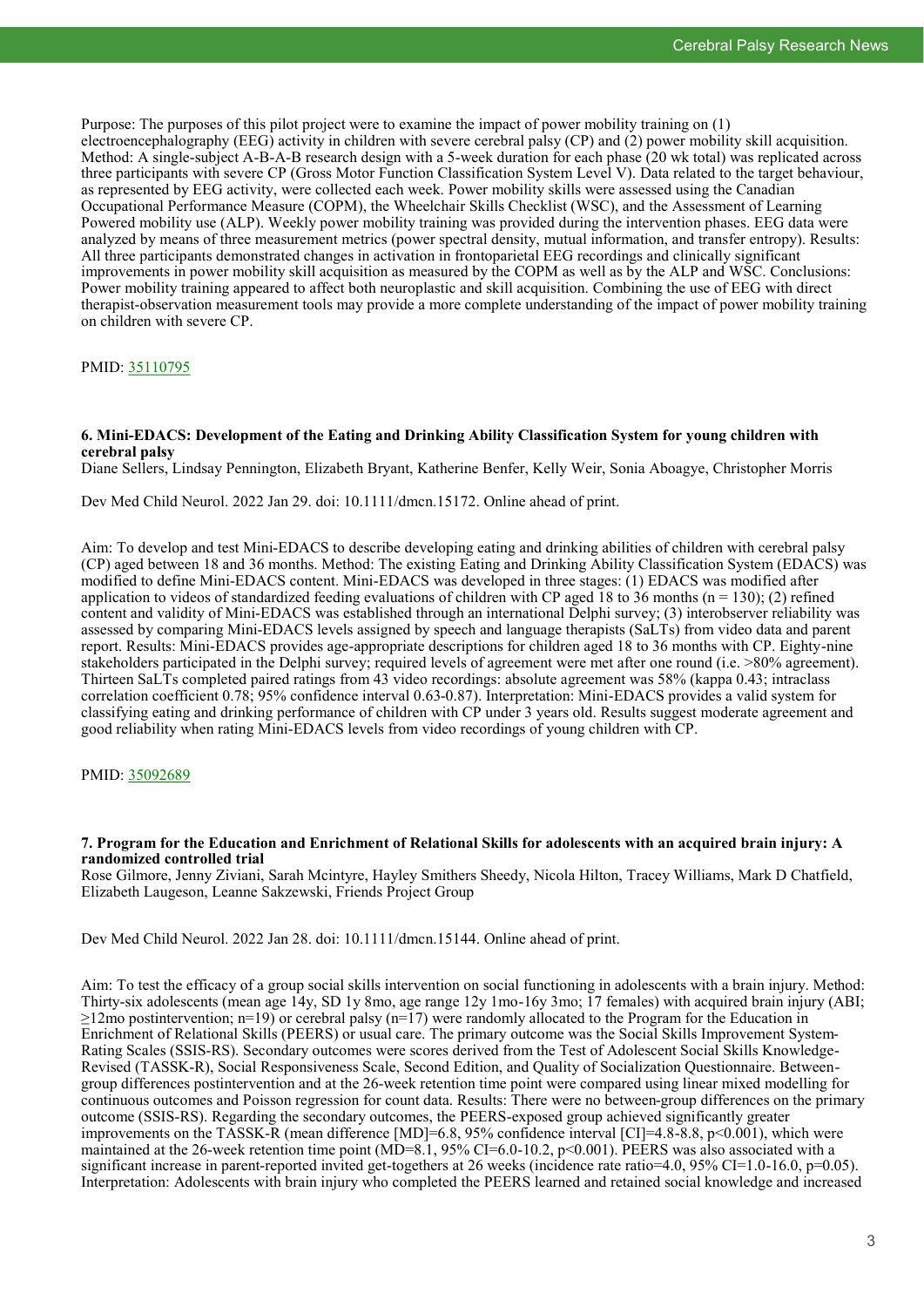social participation.

PMID: [35092016](https://pubmed.ncbi.nlm.nih.gov/35092016)

#### **8. An exploratory study: The effects of sleep systems on sleep quality, pain and carer goals for non-ambulant children and young people with cerebral palsy** Nicola Wood, Sarah Brown

J Rehabil Assist Technol Eng. 2022 Jan 22;9:20556683211070729. doi: 10.1177/20556683211070729. eCollection Jan-Dec 2022.

Introduction: Sleep systems are supports used in lying, forming part of 24 h posture management programmes, for children and adults with severe motor disorders. Improved posture reduces likelihood of secondary complications such as pain and poor sleep quality, thus improving quality of life. The study aims are to investigate the effect of sleep systems on sleep quality and quantity, pain for young people with Cerebral Palsy and outcomes for carers. Methods: Baseline data were gathered for 1 month prior to sleep system provision. Comparative data with the sleep system in place, were gathered for 5 months. The sample comprised four children with Cerebral Palsy, GMFCS level V, average age of 11.5, who did not have a sleep system. Data on sleep quality and quantity was gathered using the Chailey Sleep Questionnaire and sleep diaries and pain levels using the Paediatric Pain Profile. GAS Light verbal outcome measure was used to measure carer goals. Results: Descriptive statistics and paired sample t-tests were used, demonstrating pain levels remained static, improvements in sleep quality and quantity were found and carer goals achieved. Conclusion: A small sample size and subjective data collection methods were used; further research is required to obtain more conclusive results.

PMID: [35096414](https://pubmed.ncbi.nlm.nih.gov/35096414)

# **9. Determinants of functional mobility in children with cerebral palsy in three different environments: A registry-based study**

Maysoun Saleh, Nihad A Almasri, Sana M N Abu-Dahab

Physiother Theory Pract. 2022 Feb 3;1-11. doi: 10.1080/09593985.2022.2027583. Online ahead of print.

Background: Functional mobility in children with cerebral palsy (CP) varies widely and is affected by many factors related to the child and environment. Understanding this variability in child's natural environments: home, school, and community; and its determinants are important for effective child management. Methods: This cross-sectional study aims to investigate the functional mobility of children with CP within home, school, and community, and explore its determinants. Participants were 107 children with CP (aged  $6.4 \pm 2.9$  years). Functional Mobility Scale was the outcome variable. Potential determinants included child-associated impairments and interventions. Three ordinal logistic regression analyses were conducted. Results: Children in Gross Motor Functional Classification System-Expanded and Revised level I walked without assistive devices in all environments, while children in levels II/III used different mobility methods in different environments. Children in levels IV/V used a wheelchair or had no form of functional mobility in all environments. Determinants of mobility varied across different environments but included impairments (visual impairments, scoliosis) and interventions (Botox, medications for spasticity, orthoses). Conclusions: Child impairments and interventions received should be considered when exploring mobility options for children with CP in different environments. Further research is needed to examine other environmental and personal factors affecting mobility.

PMID: [35114901](https://pubmed.ncbi.nlm.nih.gov/35114901)

# **10. Towards creation of national cerebral palsy registries in Arab countries: what is missing?** Sahar M A Hassanein, Tamer A El-Sobky

World J Pediatr. 2022 Feb 2. doi: 10.1007/s12519-021-00510-4. Online ahead of print.

# PMID: [35107782](https://pubmed.ncbi.nlm.nih.gov/35107782)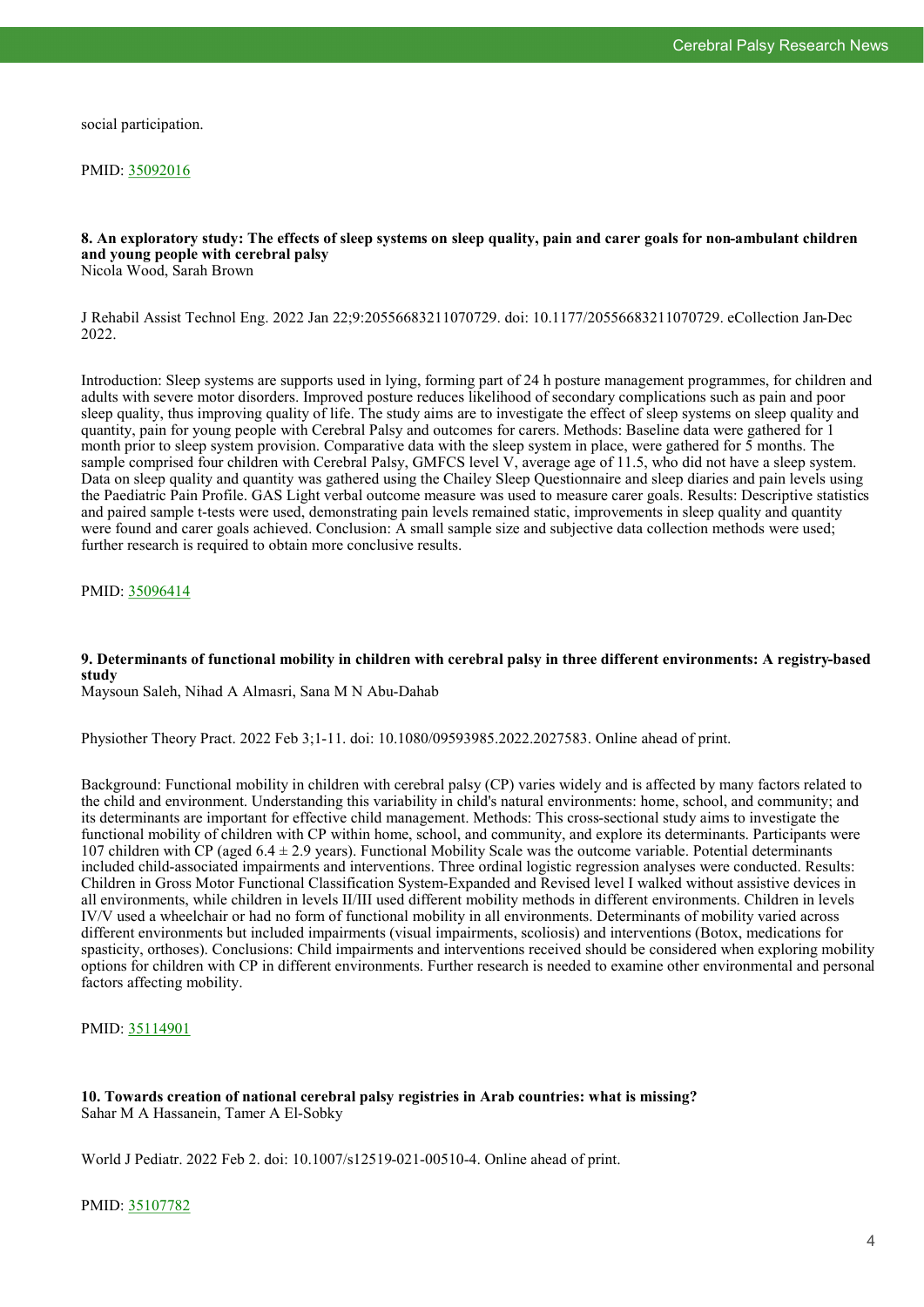#### **11. Epidemiological, clinical, and treatment-related features of children with cerebral palsy in Cameroon: A hospitalbased study**

D C Kedy Mangamba, D Enyama, L P Kojom Foko, J Tankou, D Noukeu Njinkui, H Essome, L M Endale Mangamba, C Eposse Ekoube, R Mbono Betoko, P Epée Eboumbou, Y Mapoure Njankoua, C I Penda

Arch Pediatr. 2022 Jan 27;S0929-693X(22)00003-3. doi: 10.1016/j.arcped.2022.01.006. Online ahead of print.

Background: Pediatric cerebral palsy (CP) remains a poorly studied public health problem in sub-Saharan Africa, especially in Cameroon. This study aimed at determining the epidemiological, clinical, and treatment-related characteristics of CP in Cameroonian children. Methods: A cross-sectional study was conducted at the pediatric department of the Douala Gynaeco-Obstetric and Pediatric Hospital (DGOPH). Medical records of children attending the department during the study period were reviewed. Only medical records of children aged from 3 months to 15 years and diagnosed with CP were included. Parents/ guardians of children presenting with CP were contacted and invited to come with their children to the DGOPH where they were examined by a pediatric neurologist. A questionnaire designed for the study was used to collect sociodemographic, clinical, paraclinical, and treatment data for each child. Results: Out of the 4064 medical records reviewed, CP was diagnosed in 198 children (4.86%). These children were predominantly male (53.6%), aged 3-24 months (54.0%). Perinatal disorders were the main CP etiologies, especially neonatal asphyxia (55.1%), jaundice (32.8%), and neonatal infections (25.8%). Most of the children were born at term (81.6%) and by vaginal delivery (62.6%), with a normal birth weight (83.2%). Several comorbidities were found including speech delay (74.2%) and epilepsy (34.4%). The patients with CP presented predominantly with the spastic form of the disease, especially spastic quadriplegia (44.3%). Less than half of the children were managed at hospital, while the majority of parents were following various traditional treatments. Conclusion: Addressing preventable causes of CP and improving awareness in the population will be of great help to reduce CP in Cameroon.

PMID: [35094907](https://pubmed.ncbi.nlm.nih.gov/35094907)

# **12. Underlying causes of cerebral palsy: public health perspectives**

Gulnara Kapanova, Shynar Malik, Aima Adylova

Review Folia Neuropathol. 2021;59(4):386-392. doi: 10.5114/fn.2021.112019.

Cerebral palsy (CP) is a neurological pathology that is characterized by a combination of signs and symptoms that occur in neurodegenerative or metabolic disorder during the first few years of life. It is a complex pathology orchestrated by a plethora of different causes. The current diagnostic regimen for CP involves brain magnetic resonance imaging (MRI), and antenatal and perinatal insult. Despite advances in the field of genetics and molecular biology, the evaluating the underlying causes of this severe pathology are still bleak. In this review we have attempted to provide a landscape of the underlying mechanisms of cerebral palsy. We have partitioned this review broadly into genetic and proteomic-based studies, which have enriched our understanding about the pathogenesis of CP.

# PMID: [35114779](https://pubmed.ncbi.nlm.nih.gov/35114779)

**13. Diagnostic preferences include discussion of etiology for adults with cerebral palsy and their caregivers** Bhooma R Aravamuthan, Michele Shusterman, Leeanne Green Snyder, Monica E Lemmon, Jennifer M Bain, Paul Gross, For Simons Searchlight; Cerebral Palsy Research Network

Dev Med Child Neurol. 2022 Jan 29. doi: 10.1111/dmcn.15164. Online ahead of print.

Aim: To determine the views of individuals with cerebral palsy (CP) and their caregivers (CP community members) about carrying a CP diagnosis, an etiological diagnosis, or both diagnoses together. Method: We surveyed CP community members across two registries querying their views on carrying a CP diagnosis, one type of etiological diagnosis (specifically, a genetic diagnosis), or both. Open-ended responses were analyzed using a conventional content analysis approach. Results: Of 197 respondents (108 adults with CP and 89 caregivers), most (75%) valued knowing the cause of their CP. Of those with a diagnostic preference, most preferred carrying both CP and etiological diagnoses together (68%). When compared with carrying an etiological diagnosis alone, significantly more respondents felt a CP diagnosis helped anticipate symptom evolution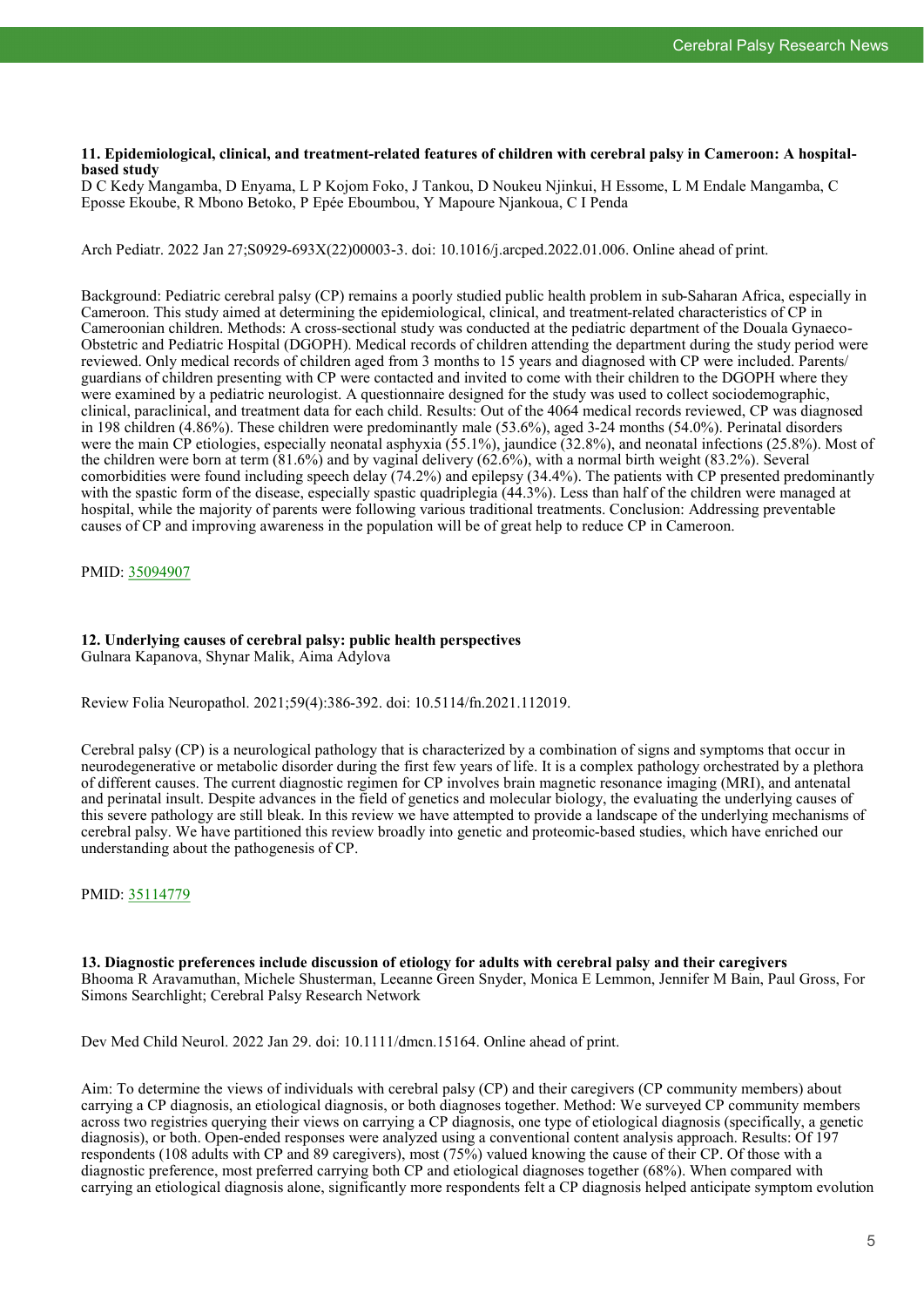(84% vs 54%), explain symptoms to others (86% vs 48%), access services (86% vs 48%), and join support communities (78% vs 50%) (p < 0.01, χ2 test). Interpretation: Most CP community members surveyed want to know the cause of their CP and would prefer carrying both CP and etiological diagnoses together. Clinical practice should evolve to meet these community needs.

PMID: [35092695](https://pubmed.ncbi.nlm.nih.gov/35092695)

# **14. Evidence review for spasticity: Cannabis-based medicinal products**

No authors listed

London: National Institute for Health and Care Excellence (NICE); 2019 Nov. NICE Evidence Reviews Collection.

Spasticity is a specific form of increased muscle tone (hypertonia) associated with a number of neurological disorders. The prevalence of lower limb spasticity reported in a systematic review was 28–37% in people with stroke, 41–69% in people with multiple sclerosis, 13% in people with traumatic brain injury and 75% moderate-severe spasticity in people with cerebral palsy. The impact of spasticity and co-existing disorders on the individual varies. Common problems include motor developmental delay (in children), pain from muscle spasms, impaired motor function affecting the person's ability to participate in society, and difficulties with daily care due to the onset of secondary complications of spasticity. Management should be tailored to meet the problems faced by the individual and achieve their goals. The NICE guidelines on Spasticity in under 19s, Multiple sclerosis, Cerebral palsy in adults, Cerebral palsy in under 25s and Motor neurone disease, include recommendations on how to manage spasticity in these conditions. The aim of this review is to examine the effectiveness of cannabis-based medicinal products (CBMP) for people with spasticity. This review also aims to identify adverse events, complications and contraindications associated with the use of CBMP. Additionally, this review will examine individual patient requirements, treatment durations, reviewing and stopping criteria with the use of CBMP. Review question: What is the clinical and cost effectiveness of cannabis-based medicinal products for people with spasticity? What are the adverse effects or complications of cannabis-based medicinal products for people with spasticity? What are the contraindications, potential interactions and risks and cautions for use of cannabis-based medicinal products for people with spasticity? What are the individual patient monitoring requirements, treatment durations, reviewing and stopping criteria, including how should treatment be withdrawn or stopped, for use of cannabis-based medicinal products for people with spasticity? The review protocol for this review question is in Appendix A. The PICO table below formed part of the search strategy to identify studies associated with spasticity.

PMID: [35107908](https://pubmed.ncbi.nlm.nih.gov/35107908)

# **15. Early motor repertoire and neurodevelopment at 2 years in infants born extremely preterm or extremely-lowbirthweight**

Amanda K L Kwong, Lex W Doyle, Joy E Olsen, Abbey L Eeles, Katherine J Lee, Jeanie L Y Cheong, Alicia J Spittle

Dev Med Child Neurol. 2022 Feb 1. doi: 10.1111/dmcn.15167. Online ahead of print.

Aim: To determine the relationship between early motor repertoire and 2-year neurodevelopment in infants born extremely preterm (<28 weeks' gestation) or extremely-low-birthweight (ELBW) (<1000g). Method: This was a geographical prospective cohort of 139 infants born extremely preterm/ELBW (mean gestational age 26.7 weeks, standard deviation [SD] 2.0, 68/139 [49%] male), with parent-recorded videos suitable for scoring the General Movements Assessment (GMA). Motor repertoire was assessed using the Motor Optimality Score-Revised (MOS-R), with and without the fidgety movement subsection, and the GMA alone at 12 to 13+6 weeks corrected age and 14 to 15+6 weeks corrected age. At 2 years corrected age, impaired development was defined as Bayley Scales of Infant and Toddler Development, Third Edition motor and cognitive development scores 1SD or less relative to controls born at term; paediatricians diagnosed cerebral palsy (CP). Results: Greater MOS-R scores at 14 to 15+6 weeks corrected age were associated with lower odds of CP (odds ratio [OR] per 1-point increase=0.83, 95% confidence interval [CI]=0.71-0.99), and motor (OR=0.93, 95% CI=0.87-0.99), or cognitive impairment (OR=0.94, 95% CI=0.88-0.99). Absent/abnormal GMA at 14 to 15+6 weeks was associated with CP and motor delay. There was little evidence that MOS-R scores at 12 to 13+6 weeks were associated with neurodevelopmental outcomes at 2 years. Interpretation: Poorer MOS-R scores and absent/abnormal GMA, scored from parent-recorded videos at 14 to 15+6 weeks gestational age, are associated with CP and developmental impairment in 2-year-old infants born extremely preterm/ELBW.

PMID: [35103304](https://pubmed.ncbi.nlm.nih.gov/35103304)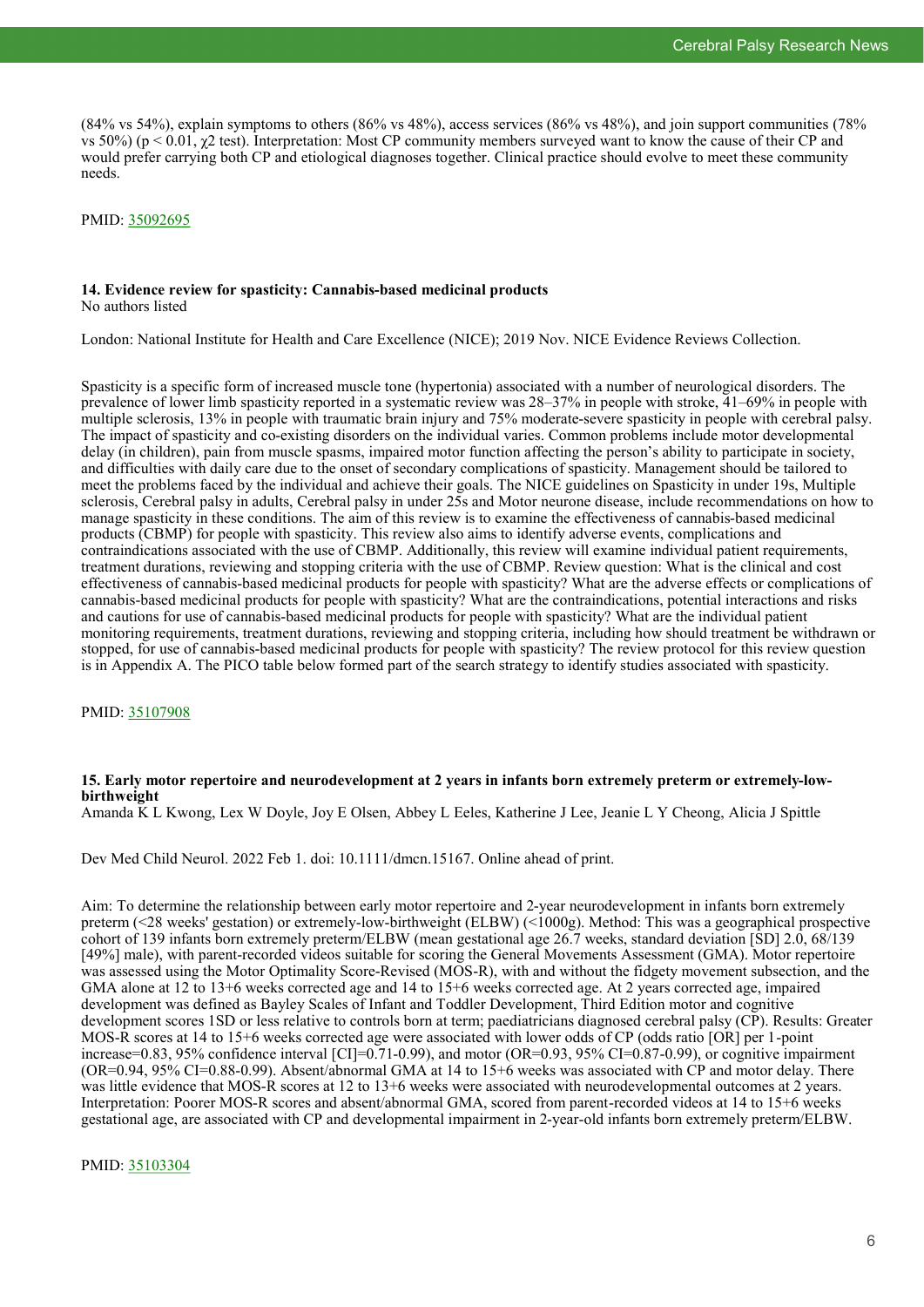#### **16. Can items on the TIMP aide in determining the motor performance of children with severe cerebral palsy? A pilot study**

Sébastien Vanderlinden, Delphine Dispa, Fanny Gustin, Clémence Arets, Gay L Girolami, Hélène M Larin

Physiother Theory Pract. 2022 Feb 2;1-8. doi: 10.1080/09593985.2022.2032511. Online ahead of print.

Background: Assessing the functional level of children with severe cerebral palsy (CP) requires sensitive tools. In this study, an 'assessment tool' was developed based on the Test of Infant Motor Performance (TIMP) for this population and the reliability and validity evaluated. Methods: Five physical therapists administered the 'assessment tool' to six children (3-6 years old with a diagnosis of CP, GMFCS Level V). Subtest I of the Gross Motor Function Measure (GMFM-88) was also administered. Intraand inter-rater reliability were assessed, and the concurrent validity between the 'assessment tool' and GMFM-88 calculated. Results: The intra-rater reliability, a comparison of the total scores on the 'assessment tool' (live test) and the videotaped rescoring of the same test one month later showed consistency among four of the five therapists (ICC =  $0.7545$  to  $0.979$ ). The inter-rater reliability varied on some of the items but the total score on the 'assessment tool' showed good reliability (ICC2,5 0.816). Scores of children with dyskinesia were less stable. The Spearman's rank correlation coefficient was not significant. Therapists provided recommendations for item revisions. Conclusion: Further development of an 'assessment tool' appears justified; a larger study using a version with revised administration guidelines and items should be undertaken to re-verify the psychometrics properties of the 'assessment tool.'

PMID: [35105255](https://pubmed.ncbi.nlm.nih.gov/35105255)

# **17. Reference material for Hammersmith Infant Neurological Examination scores based on healthy, term infants aged 3 to 7 months**

Ulf Wike Ljungblad, Henriette Paulsen, Trine Tangeraas, Kari Anne I Evensen

J Pediatr. 2022 Jan 27;S0022-3476(22)00058-0. doi: 10.1016/j.jpeds.2022.01.032. Online ahead of print.

Objective: To provide a valid, continuous reference interval, including a 10th percentile cut-off, for Hammersmith Infant Neurological Examination (HINE) scores based on 3-7 months old term infants with weight appropriate for gestational age. Study design: In a prospective study we examined 168 Norwegian infants at one timepoint with HINE at 3-7 months of age. In 134 of these infants Ages and Stages Questionnaire was completed by their parents at two years of age to ensure typical motor development. We calculated a reference interval for HINE scores with the 10th percentile as cut-off for age-dependent optimal scores. Results: The best fitting mean model for HINE total score was  $78.1358+9659.231*1/age2-5104.174*LN(age)/age2$ , which explained 49.8% of the variance. The HINE total score 10th percentile cut-off corresponded to 52.1 points at age 12 weeks, 55.6 points at 16 weeks, 59.0 points at 20 weeks, 61.8 points at 24 weeks and 63.8 points at 28 weeks. We found an excellent intra-class correlation coefficient of 0.953 (0.931-0.968) between two examiners. The infants had a typical motor development at two years follow-up. Conclusion: We have presented a valid, continuous reference interval and a 10th percentile cut-off for HINE scores for infants aged 3 to 7 months.

PMID: [35093317](https://pubmed.ncbi.nlm.nih.gov/35093317)

## **18. Growth in infants, children and adolescents with unilateral and bilateral cerebral palsy** Maria de Las Mercedes Ruiz Brunner, Eduardo Cuestas, Florian Heinen, Andreas Sebastian Schroeder

Sci Rep. 2022 Feb 3;12(1):1879. doi: 10.1038/s41598-022-05267-y.

To compare growth patterns during infancy, childhood and adolescence in children with unilateral and bilateral cerebral palsy (CP) phenotype and to assess the association with gross motor impairment, dysphagia and gestational age. We retrospectively studied 389 children with CP from a single center population in Munich, Germany. 1536 measurements of height and weight were tabulated and z-scored from 6 to 180 months of age. Generalized linear mixed model were used to examine the association between growth, GMFCS, dysphagia and gestational age by CP phenotype. Children with unilateral CP tend to grow similarly to their typically developed peers. In the main effect model, bilateral CP phenotype was significantly associated with decreased mean z-scores for height (β [95% CI] - 0.953 [- 1.145, - 0.761], p < 0.001), weight (- 0.999 [- 1.176, - 0.807], p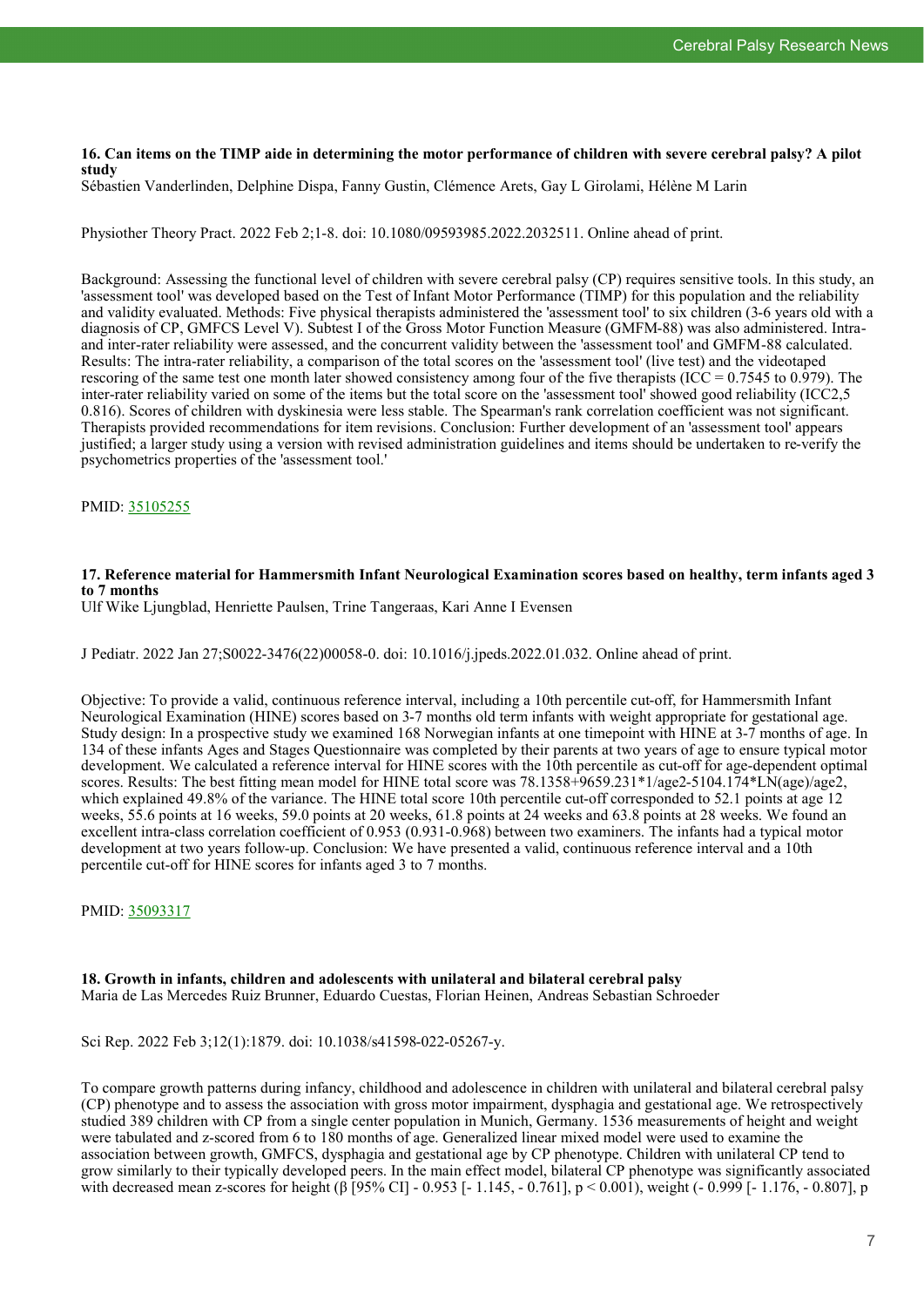$< 0.001$ ) and BMI (β [95% CI] - 0.437 [- 0.799, - 0.075]), compared with unilateral CP phenotype. This association remained significant in the interaction models. The height-for-age z-scores, weight-for-age decreased z-scores and BMI-for-age z-scores of children with bilateral CP and GMFCS III-V or dysphagia decreased more significantly than those of children with unilateral CP. Preterm birth was not significantly associated with decreased growth in height, weight and BMI. Reduced growth in children with bilateral CP was strongly associated with moderate to severe impairment in gross motor function (GMFCS III-V) and dysphagia.

# PMID: [35115566](https://pubmed.ncbi.nlm.nih.gov/35115566)

# **19. Mapping the focus of research conducted with adults with cerebral palsy: an overview of systematic reviews** Lyndal Hickey, Osman Kuyucak, Lukas Clausen, Christine Imms

Disabil Rehabil. 2022 Feb 3;1-24. doi: 10.1080/09638288.2022.2032412. Online ahead of print.

Purpose: To map research conducted with adults with cerebral palsy (CP) to the International Classification of Functioning, Disability and Health (ICF) to understand the array of research available, identify key clinical messages and inform future research. Materials and methods: An overview of systematic reviews was conducted. Comprehensive searches (to December 2021) were conducted in PsycINFO, Web of Science, MEDLINE, CINAHL, Cochrane, JBI, and EMBASE. Eligible studies were systematic reviews that included primary studies of adults with CP. Included reviews were assessed for study quality and mapped to the ICF components and chapters. A narrative synthesis of commonly reported outcomes within the component/s and chapter/s was conducted. Results: All 24 included reviews were published since 2010. Thirteen focused on body functions: movement related functions and cardiovascular and respiratory systems. Although nine reviews focused on gait and mobility, considerable overlap of included studies limited the volume of evidence and variability in review quality limited generalisability of findings. Conclusions: Research involving adults with CP is growing; however, this overview of reviews found a predominant focus on mobility and gait. Future research, informed by consumer priorities, is needed to address a broader range of key health and participation outcomes. Implications for rehabilitation: Fitness, mobility, and gait were the most common research topics found in these systematic reviews suggesting a narrow research focus in adults with CP. There are significant gaps in our knowledge to inform clinical messages for practice about broad long-term outcomes of CP and how best to support their activity performance and participation. There is very limited evidence with which to guide and support rehabilitation professionals working in this field.

PMID: [35114857](https://pubmed.ncbi.nlm.nih.gov/35114857)

# **20. Corrigendum: Shared Physiologic Pathways Among Comorbidities for Adults With Cerebral Palsy** Daniel G Whitney, Mary Schmidt, Edward A Hurvitz

Published Erratum Front Neurol. 2022 Jan 18;12:830052. doi: 10.3389/fneur.2021.830052. eCollection 2021.

[This corrects the article DOI: [10.3389/fneur.2021.742179.](https://www.frontiersin.org/articles/10.3389/fneur.2021.742179/full)].

PMID: [35115999](https://pubmed.ncbi.nlm.nih.gov/35115999)

# **21. A Severe Baclofen Intoxication Mimicking Post-Hypoxic Encephalopathy: Wait and See!** Lieke Muntinga, Adine J Klijn, Gerrit Jan Noordergraaf

J Emerg Med. 2022 Jan 28;S0736-4679(21)00916-1. doi: 10.1016/j.jemermed.2021.11.007. Online ahead of print.

Background: A severe baclofen intoxication is a potentially life-threatening condition. It is associated with coma and can cause brainstem reflexes to disappear, simulating a brain death-like condition. When given intensive supportive care and time, patients can recover without residual neurological damage. Case report: We present a case of a patient with known spastic cerebral palsy who was found unresponsive with no signs of breathing. He was brought to the Emergency Department,